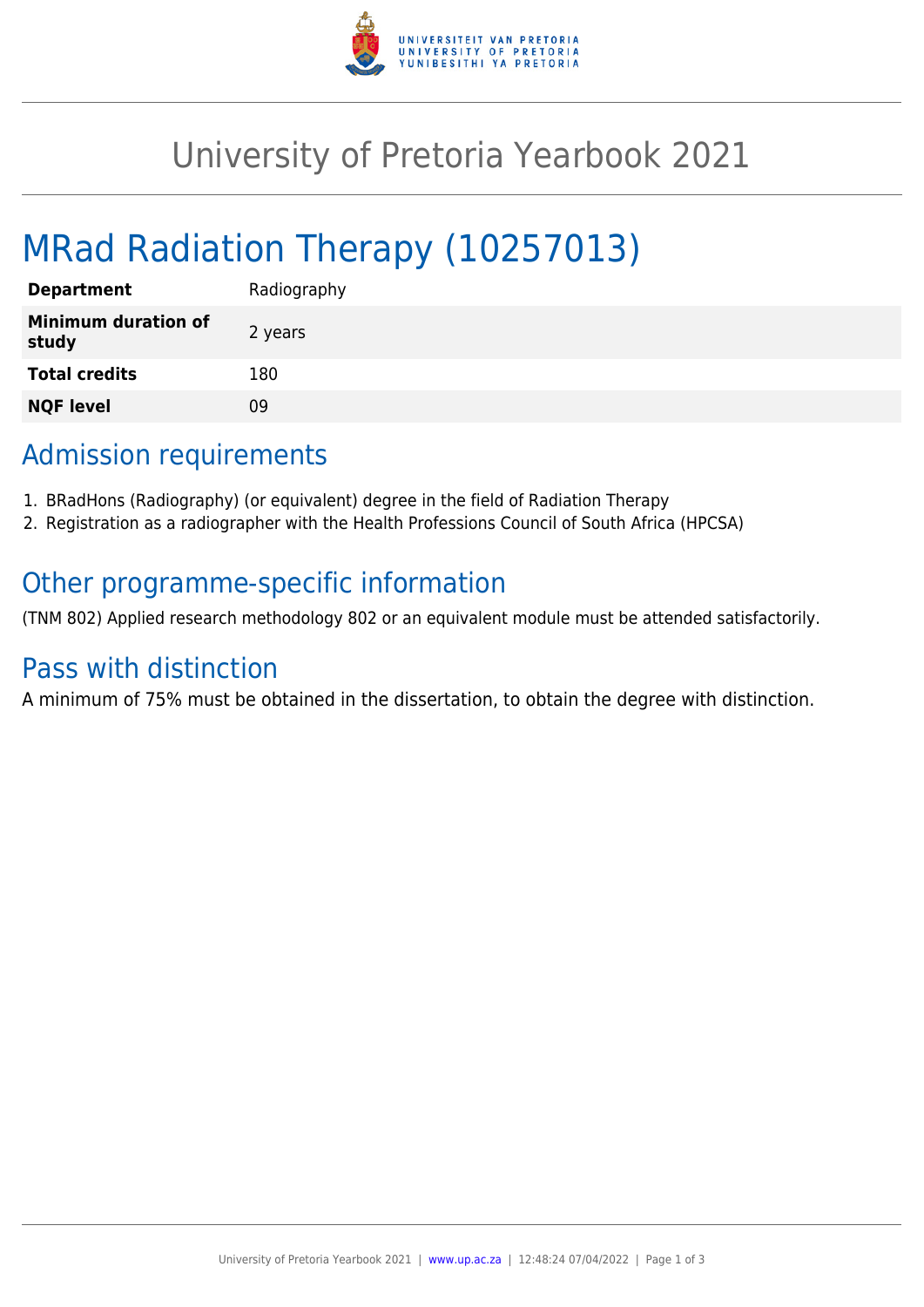

### Curriculum: Year 1

#### **Minimum credits: 180**

#### **Core modules**

[Dissertation: Radiation therapy 890](https://www.up.ac.za/yearbooks/2021/modules/view/RSZ 890) (RSZ 890) - Credits: 180.00 [Applied research methodology 802](https://www.up.ac.za/yearbooks/2021/modules/view/TNM 802) (TNM 802) - Credits: 0.00